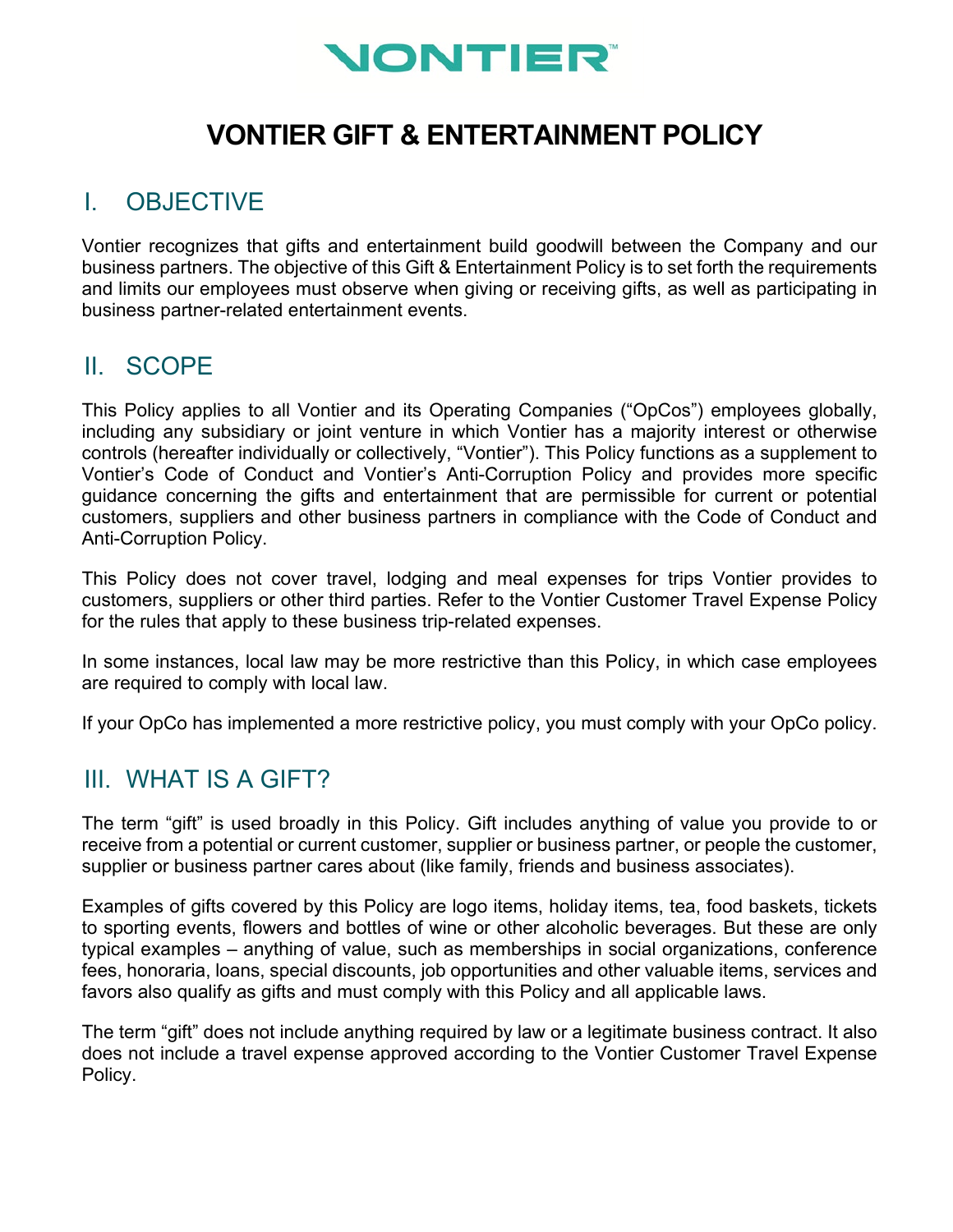

## IV. GIFT & ENTERTAINMENT LIMITATIONS

### **A. Limits Relating to the Purpose and Intent for Gifts**

Gifts or entertainment may be appropriate as a business courtesy and to build relationships. Vontier, however, competes for customers solely on the commercial merit of Vontier's product offerings (features, quality, price, service, etc.) and selects suppliers and other business partners solely on the partners' ability to meet Vontier's business needs.

Vontier does not permit the exchange of gifts for the purpose or intent of obtaining or retaining business (e.g., entering into a contract) or any other improper business advantage. As a Vontier employee, you must never directly or indirectly give gifts or entertainment to a customer in return for the purchase of products or services from Vontier (or to obtain particular sales terms), and you must never accept gifts or entertainment directly or indirectly from a supplier in return for purchasing products or services (or to agree to particular purchase terms). Each Vontier employee is responsible for ensuring that any gift or entertainment that they give or receive complies with this Policy and all applicable laws.

#### **B. Limits on the Value of Gifts**

There are two charts (Table 1 and Table 2) in this Policy that provide maximum value limits for allowed gifts. Table 1 is for gifts to Government Recipients (i.e., individuals representing a governmental entity) and Table 2 is for gifts to Non-Government Recipients. Before you reference these two charts, you must read and understand this Gift & Entertainment Policy.

#### **C. Limits for Gifts to Government Recipients v. Non-Government Recipients**

Because of special laws and concerns about giving Gifts or Entertainment to government workers or companies owned or controlled by a government, this Policy sets out specific and more restrictive requirements for individuals who work for or represent governments or governmentowned companies ("Government Recipients") (see Table 1). If you are not sure if a person is a Government Recipient or a Non-Government Recipient, you must treat that person as a Government Recipient for purposes of this Gift & Entertainment Policy.

### **D. Additional Limits that Apply to Gift Giving**

In addition to the gift value limits in Tables 1 & 2, all gifts must:

- 1) Comply with all applicable local laws and internal policies of the recipient's organization;
- 2) Not be motivated by a desire to obtain or retain business or obtain any improper business advantage;
- 3) Be reasonable and customary in the place where given and under the circumstances;
- 4) Not be lavish, lewd or extravagant;
- 5) Not be provided with such frequency or in such amount as to create an appearance of impropriety;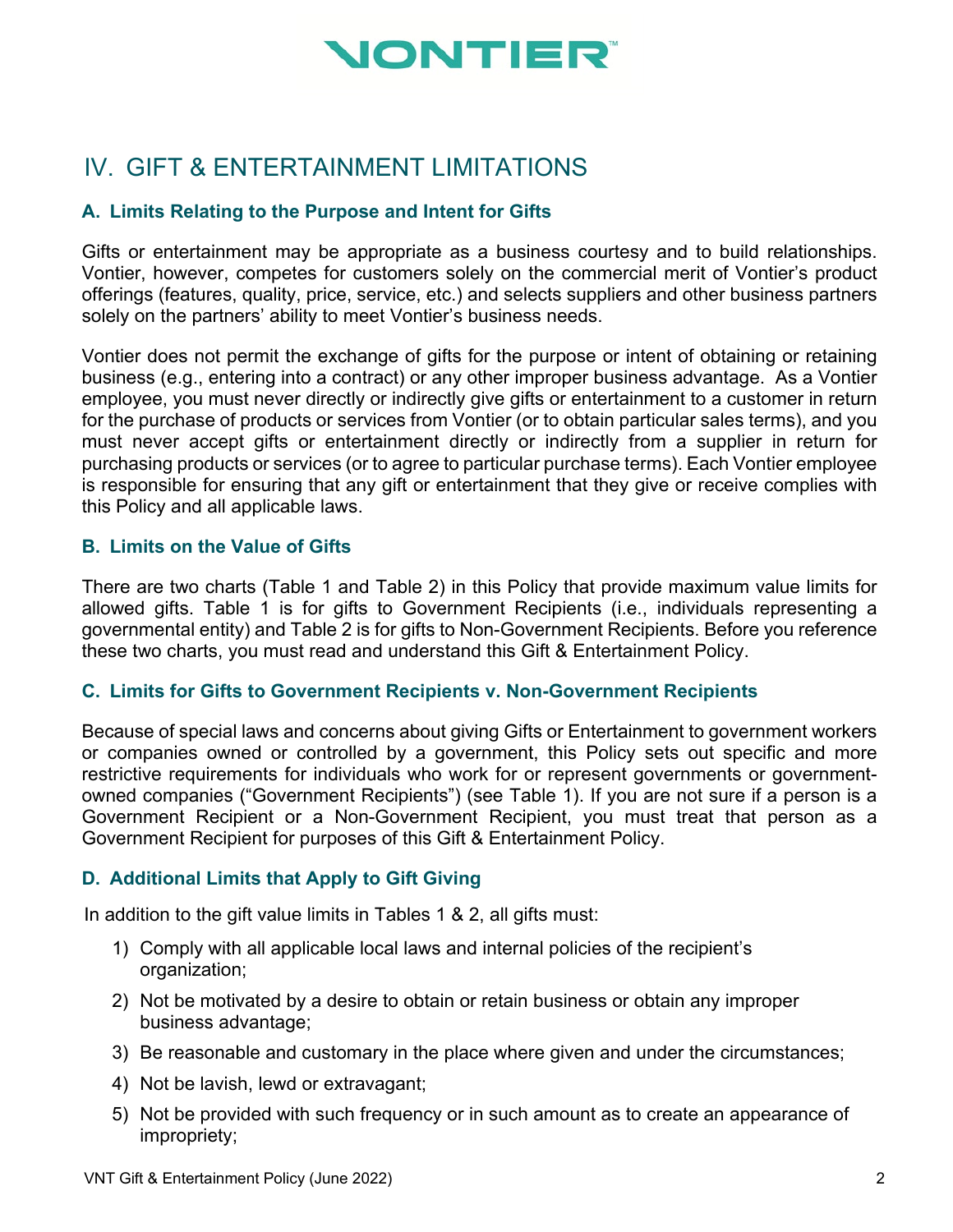# NONTIER

6) Not consist of cash or cash equivalents (e.g., gift cards).

### **E. Additional Limits that Apply to Accepting Gifts**

In addition to the gift value limits in Table 2, all gifts may only be accepted if the gifts:

- 1) Are not cash or cash equivalents;
- 2) Are not requested by you;
- 3) Will not affect your independent business judgment on behalf Vontier; and
- 4) Will not give the appearance of impropriety.

## V. WHEN IS ENTERTAINMENT SUBJECT TO GIFT LIMITS?

Entertainment is subject to the gift value limits when the entertainment is provided without a Vontier employee present and engaging in business relationship building. For example, providing a ticket to a sporting event to a customer, supplier or business partner is subject to the gift value limits if no Vontier employee will attend the event along with the partner. On the other hand, a typical business lunch or business dinner where a Vontier employee joins a customer, supplier or business partner for the meal and then pays for the meal is not subject to the gift value limits. The same principle applies to Vontier employees accepting entertainment provided by a current or potential customer, supplier or business partner. If it is an activity shared with the partner, the value limits in the charts do not apply. The value limits apply, however, if the entertainment is to be enjoyed without the customer, supplier or business partner.

Even if a business entertainment event is not subject to the gift value limits, the event is prohibited: (i) if it is intended to cause a current or potential customer to buy a Vontier product, or a Vontier employee to select a particular supplier, on any basis other than the commercial merits of the Vontier product or supplier offering; (ii) if it is provided with such frequency or in such total amount that it may give the appearance of impropriety, even if each individual event is of relatively low value; or (iii) if it is prohibited by any applicable law .

A good practice is to not provide or accept any entertainment with a customer, supplier or business partner that is valued at more than twice the maximum per-gift amounts set forth in the tables.

# VI. EXCEPTION PROCESS

All Vontier and OpCo employees must comply with this Policy. If you want to do something that is not permitted by this Policy, you must follow the exception process before proceeding. If your request for an exception is denied, you must not proceed.

You may NOT use personal funds or induce any person to use any other funds to provide anything that is not allowed by this Policy or which is denied in the exception process.

a) Special gifts exceeding the limits in Table 1 may be given to or received from **Government Recipients** if special circumstances require, provided that the gifts are otherwise in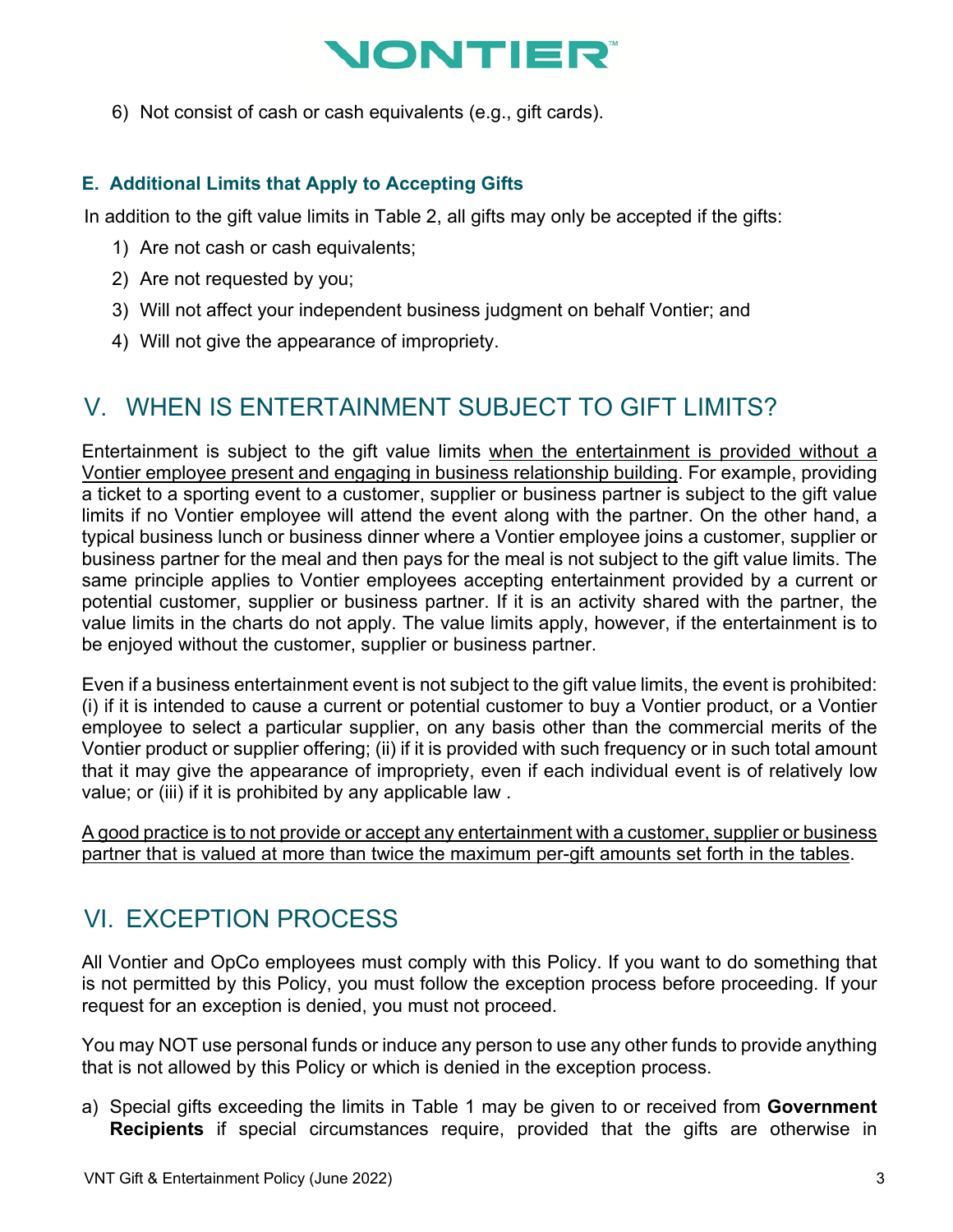# **NONTIER®**

compliance with this Policy and all applicable laws, and **Vontier's Chief Compliance Officer** and the **Operating Company's CFO** each approve any such gift in advance.

- b) Special gifts exceeding the limits in Table 2 may be given to or received from **Non-Government Recipients** if special circumstances require, provided that the gifts are otherwise in compliance with this Policy and all applicable laws and the **Vontier Regional Compliance Director/Counsel** and the **Operating Company CFO (or the regional Finance Controller or subsidiary CFO designated by the OpCo CFO)** approve any such gift in advance.
- c) **Cash gifts** and cash equivalent gifts (gift cards, etc.) are never acceptable outside **Japan and Korea**. We understand that it is traditional in certain situations in Japan and Korea to provide small cash gifts for certain life events. This practice, if otherwise in compliance with this Policy and all applicable laws, is allowed in Japan and Korea for Non-Government Recipients only if an Operating Company's President adopts a specific policy allowing such gifts. Any such policy must: (i) list the specific life events for which cash gifts are allowed, (ii) establish maximum amounts for cash gifts for each life event not to exceed 10,000 Yen/100,000 Won and (iii) provide that cash gifts over the limits set in the policy may only be made with approval of the parent Operating Company CFO (not the country/regional Controller or the local country subsidiary CFO). Life events selected for cash gifts must be limited to those where a non-cash gift would be viewed as discourteous in the circumstances.
- d) All exception process approvals must be in writing (email is acceptable).

# VII. ACCURATE RECORDS

Expenses associated with providing any gift must be accurately recorded by the OpCo in its books and records and in any roll-up to Vontier – NO EXCEPTIONS.

# VIII. OTHER CURRENCIES

The two charts at the end of this policy provide maximum gift amounts allowed in U.S., Chinese and EU currencies. If you are giving or receiving a gift in a jurisdiction with a different national currency, you must consider relative costs of living and adjust (downward only) the maximum amounts found in the two tables proportionately. In every case, the maximum amount allowed is zero if the purpose of the gift is to influence a current or potential customer's buying decision or Vontier's choice of a supplier or otherwise obtain an improper business advantage.

## IX. REPORTING AND NON-RETALIATION

Directors, officers and employees must report any conduct that they believe in good faith to be a violation or apparent violation of this Policy to supervisors, higher management, Vontier Legal, Integrity & Compliance Group or the [Vontier Speak Up! Helpline.](https://speakup.vontier.com/)

Any such reports shall be treated as confidential to the extent allowed by law and consistent with investigatory needs. Vontier prohibits retaliation for good faith reports of suspected misconduct.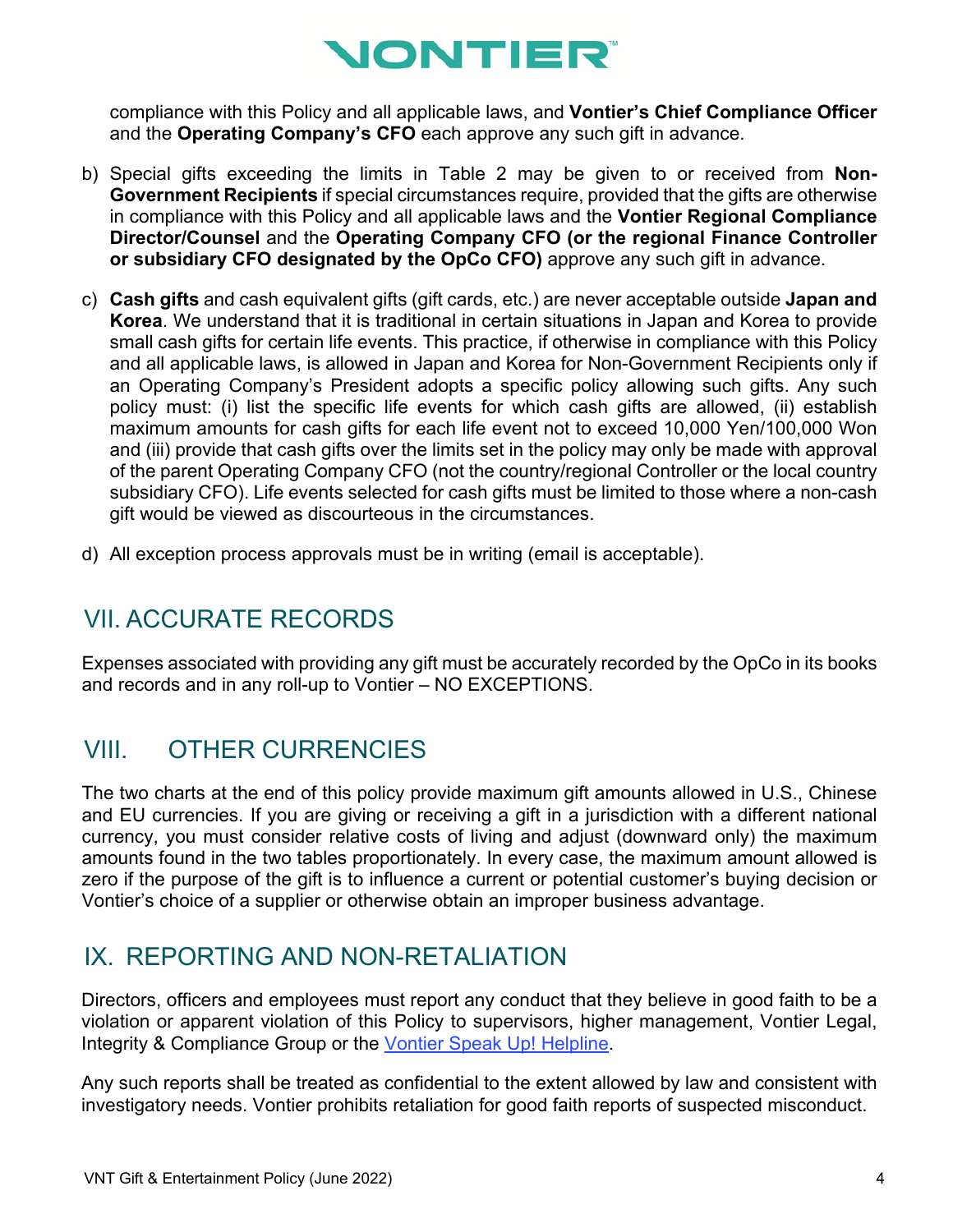

Any questions concerning this policy or how to handle a specific situation may be addressed to your Vontier Regional Compliance Director/Counsel, the Vontier Chief Compliance Officer or the Vontier Integrity & Compliance Group via [compliance@vontier.com.](mailto:compliance@vontier.com)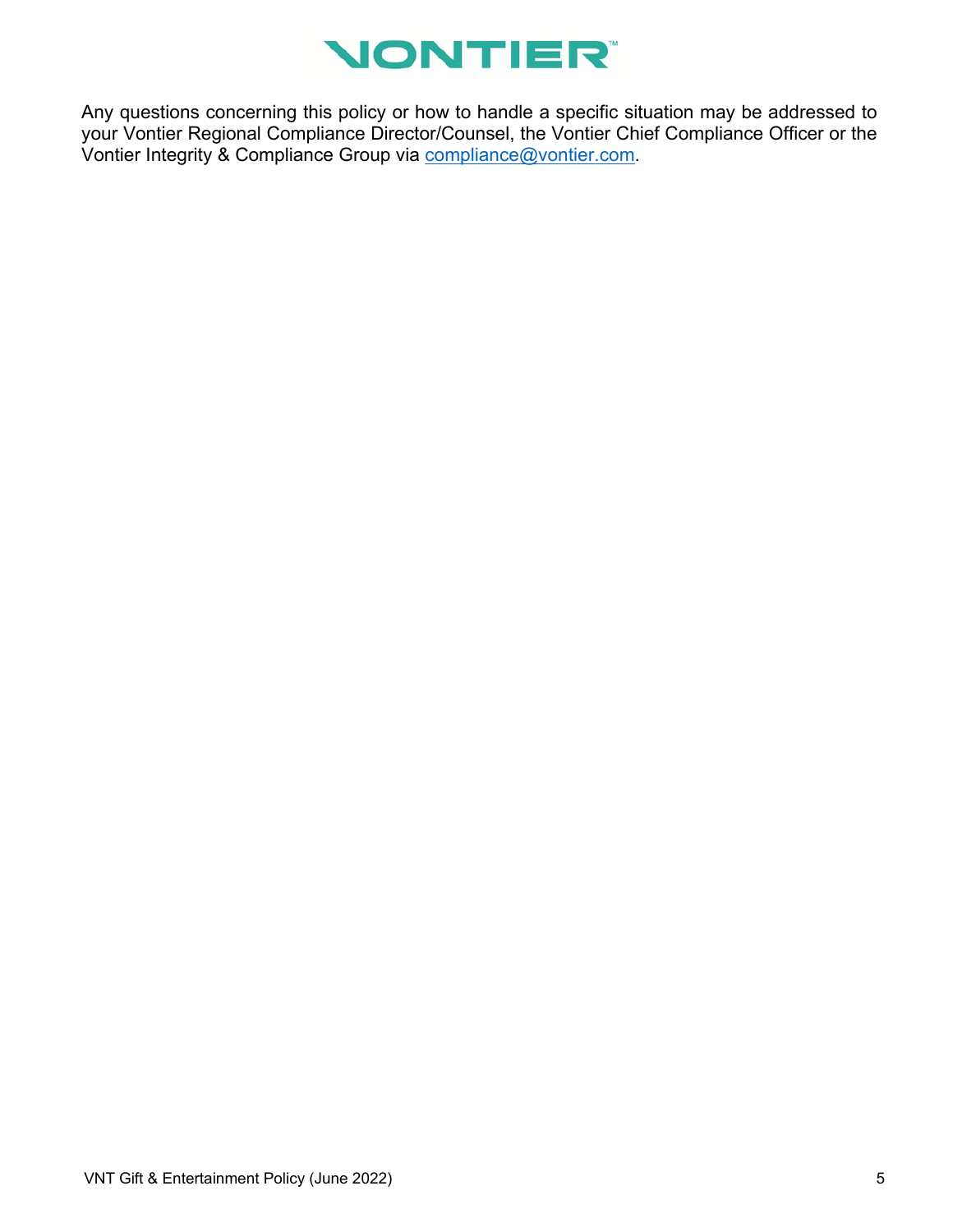# NONTIER®

#### **Maximum Gift Values**

**Table 1: Government Recipients (see full list of persons deemed Government Recipients below)**

- ONLY WHERE ALLOWED BY LAW AND GOVERNMENT POLICIES
- IN MANY COUNTRIES, IT IS ILLEGAL TO GIVE GIFTS OF ANY VALUE TO GOVERNMENT EMPLOYEES - EVEN MEALS MAY BE ILLEGAL
- NEVER GIVE CASH or CASH EQUIVALENTS NO EXCEPTIONS
- The limit is ZERO if the intent is to influence business outcomes.

| Maximum Value of Any Gift to an<br><b>Employee or Representative of a</b><br><b>Government Recipient</b>                          | US\$75 - RMB480 - €70<br>Note: Do not automatically spend the maximum;<br>consider the position of the recipient and spend<br>at a level that avoids any appearance of<br>attempting to buy influence. Consider:<br>Will it stand up to independent scrutiny?<br>$\bullet$<br>Is it in the interest of your Vontier OpCo?<br>$\bullet$<br>Could it be perceived as dishonest or corrupt? |
|-----------------------------------------------------------------------------------------------------------------------------------|------------------------------------------------------------------------------------------------------------------------------------------------------------------------------------------------------------------------------------------------------------------------------------------------------------------------------------------------------------------------------------------|
| Maximum Total Value of All Gifts to the<br>same employee or representative of a<br><b>Government Recipient in a Calendar Year</b> | US\$150 - RMB960 - €140                                                                                                                                                                                                                                                                                                                                                                  |

Any person who fits one or more of the following descriptions is a **"Government Recipient"** under this Policy:

- a) Anyone who works for any government or for any government agency or department;
- b) Any person acting in an official capacity on behalf of a government or any government department or agency;
- c) Any person who works for any company that is owned or controlled by any government or government department or agency (remember that in many countries many of our customers fit this description, *e.g*., government owned oil companies); *Associates must inform themselves about the ownership of each company whose employees they may wish to provide with something of value under this policy. If ownership cannot be ascertained, you MUST treat the*

*company as a government-owned company*.

- d) Any officer or employee of a public international organization such as the World Bank or the United Nations;
- e) Any official of a political party or any candidate for political office.